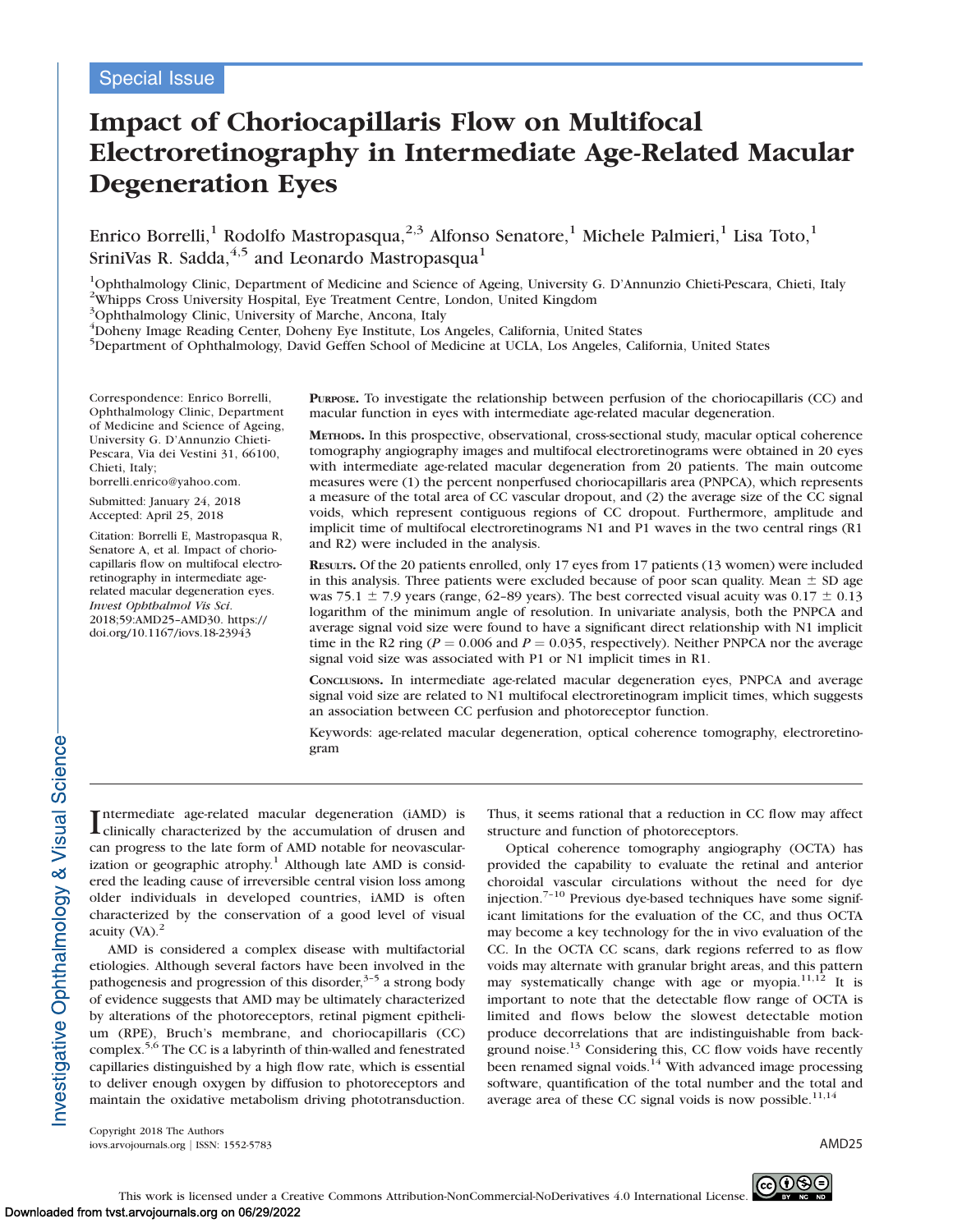Previous studies used the best corrected VA (BCVA) to evaluate the macular function in iAMD eyes.<sup>15</sup> Nevertheless, the introduction of the multifocal electroretinogram (mfERG) has allowed clinicians to test the whole macular functionand to study morphofunctional correlations in eyes affected by AMD.<sup>16-18</sup>

The main aim of this study was to explore the relationship between the CC perfusion and macular function in iAMD eyes as assessed by mfERG.

# **METHODS**

#### Study Participants

In this prospective, observational, cross-sectional study, patients 50 years of age and older with iAMD in at least one eye were enrolled at the ophthalmology clinic of University G. d'Annunzio, Chieti-Pescara, Italy. The study was approved by the institutional review board and adhered to the tenets of the Declaration of Helsinki. An informed consent approved by the institutional review board was obtained from all patients.

All patients enrolled were imaged with the RTVue XR Avanti AngioVue OCTA (Optovue, Inc., Fremont, CA, USA) between October 2016 and June 2017. Moreover, all patients received a complete ophthalmologic examination, which included the measurement of Snellen BCVA, IOP, and dilated ophthalmoscopy.

The inclusion criteria for iAMD eyes included the presence of drusen  $>125$  µm in diameter with or without pigmentary abnormalities as assessed by clinical examination and confirmed by dense volume optical coherence tomography (OCT) (pigment abnormalities on OCT manifesting as intraretinal hyper-reflective features).<sup>1</sup> Exclusion criteria for iAMD eyes were (1) pseudodrusen on the OCT scan, because of their presence have been shown to influence both CC perfusion<sup>15</sup> and mfERG values<sup>19</sup>; (2) previous ocular surgery or history of antivascular endothelial growth factor therapy; (3) any maculopathy secondary to causes other than AMD (including the presence of an epiretinal membrane or vitreomacular traction syndrome); (4) the presence of significant media opacities; (5) myopia greater than -3.00 diopters; and (6) any optic neuropathy, including glaucoma. Furthermore, images with a strength index less than 40, with either significant motion artifact (seen as large dark lines on the en face angiogram) or incorrect segmentation at the level of the CC were excluded from the analysis.

# Imaging

Patients underwent OCTA imaging using the RTVue XR Avanti spectral-domain OCT device with AngioVue software (version 2016.1.0.26; Optovue, Inc.), which is based on a split-spectrum amplitude-decorrelation angiography algorithm. Flow is detected as a variation of amplitude over time in the speckle pattern formed by the interference of light scattered from red blood cells and adjacent tissue structures.<sup>20</sup> For each patient, a  $3 \times 3$ -mm cube scan was acquired containing  $304 \times 304$  A-scans.

#### Image Processing

The main outcome measures were (1) the percent nonperfused choriocapillaris area (PNPCA), which represents a measure of the total area of CC vascular dropout, and (2) the average size of the CC signal voids, the latter representing contiguous regions of CC dropout.

To evaluate the PNPCA and the average signal void size, we analyzed the images as already described.<sup>15,21,22</sup> In brief, the PNPCA was computed as the percentage of pixels in the CC en face image (slab 30-µm thick starting 31 µm posterior to the RPE reference) below a ''non-perfusion'' (or noise) threshold, which was calculated with ImageJ software version 1.50 (National Institutes of Health, Bethesda, MD, USA; http://rsb. info.nih.gov/ij/index.html) as the mean of all the pixel values in the outer avascular retina. The PNPCA was thus calculated as the number of pixels falling below the threshold (the total area of the signal voids) divided by the total number of pixels in the analyzed area of CC. Furthermore, the ''Analyze Particles''command, which measured and counted all thresholded areas greater or equal to 1 pixel where there was a lack of flow information, furnished us the average size of the signal voids.

Notably, the CC directly beneath drusen, as well as under superficial retinal vessels, was excluded from the analysis to avoid shadowing or projection artifacts from confounding the analysis, as already shown (Fig. 1). $^{21,22}$  In brief, the drusen area was identified on the ''RPE elevation'' map elaborated by the AngioVue software. This image was imported into ImageJ, and the ''Split Channels'' function was carried on to obtain the "green channel" image. In the latter image, the RPE elevation area appears darker then the surrounding area, and the ''MaxEntropy'' threshold was therefore applied to ''binarize'' the obtained image. The superficial capillary plexus (SCP) en face OCTA image was segmented with an inner boundary 3  $\mu$ m below the internal limiting membrane and an outer boundary set at  $15 \mu m$  below the inner plexiform layer. The en face SCP image was opened in ImageJ, and the ''MaxEntropy'' threshold was applied to visualize only the greater superficial retinal vessels (causing shadowing and artifacts). The three obtained images (CC en face image and images identifying superficial vessels and drusen regions) were merged to mask those regions beneath drusen and/or superficial vessels.

## Multifocal Electroretinogram (mfERG)

mfERG (Retimax CSO, Florence, Italy) was recorded for each patient according to the International Society for Clinical Electrophysiology of Vision protocol that was updated in  $2011.<sup>25</sup>$  Pupils were dilated with 1% tropicamide and recording began only when the pupils were dilated to at least 7 mm. Because retinal adaptation may affect mfERG results, the patients were exposed at the same preexposure light and the illumination in the examination room was moderate and the same for all patients, as previously suggested.<sup>23</sup> At each mfERG examination, patients positively reported that he/she could clearly perceive the fixation target. Moreover, the eye's position was monitored by a video system. During the mfERG examination, the ocular fundus was segmented by an array of 61 hexagons. The amplitudes and implicit times of N1 (first negative component) and P1 (first positive component) of the first-order kernel were calculated for five regional ring groups (R1, R2, R3, R4, and R5). The amplitude of N1 was measured from the baseline to the first negative peak. The P1's amplitude was measured from the first negative peak to the first positive peak. The latencies were defined as the time period from the stimulus onset to the peak of N1 and P1 responses.

The responses from the central two rings were included in the analysis, where rings R1 and R2 cover areas approximately  $0^{\circ}$  to 5 $^{\circ}$  and  $6^{\circ}$  to 10 $^{\circ}$ , respectively, from the fovea. This choice was made because these two rings overlay a 2.8-mm-diameter circle area centered on the fovea, similar to the filed covered by the OCTA scan (Figs. 2, 3).

#### Statistical Analysis

Statistical calculations were performed using Statistical Package for Social Sciences (version 20.0, SPSS, Inc., Chicago, IL, USA). To detect departures from normality distribution, Shapiro-Wilk's test was performed for all variables. All quantitative variables were presented as mean and SD in the results.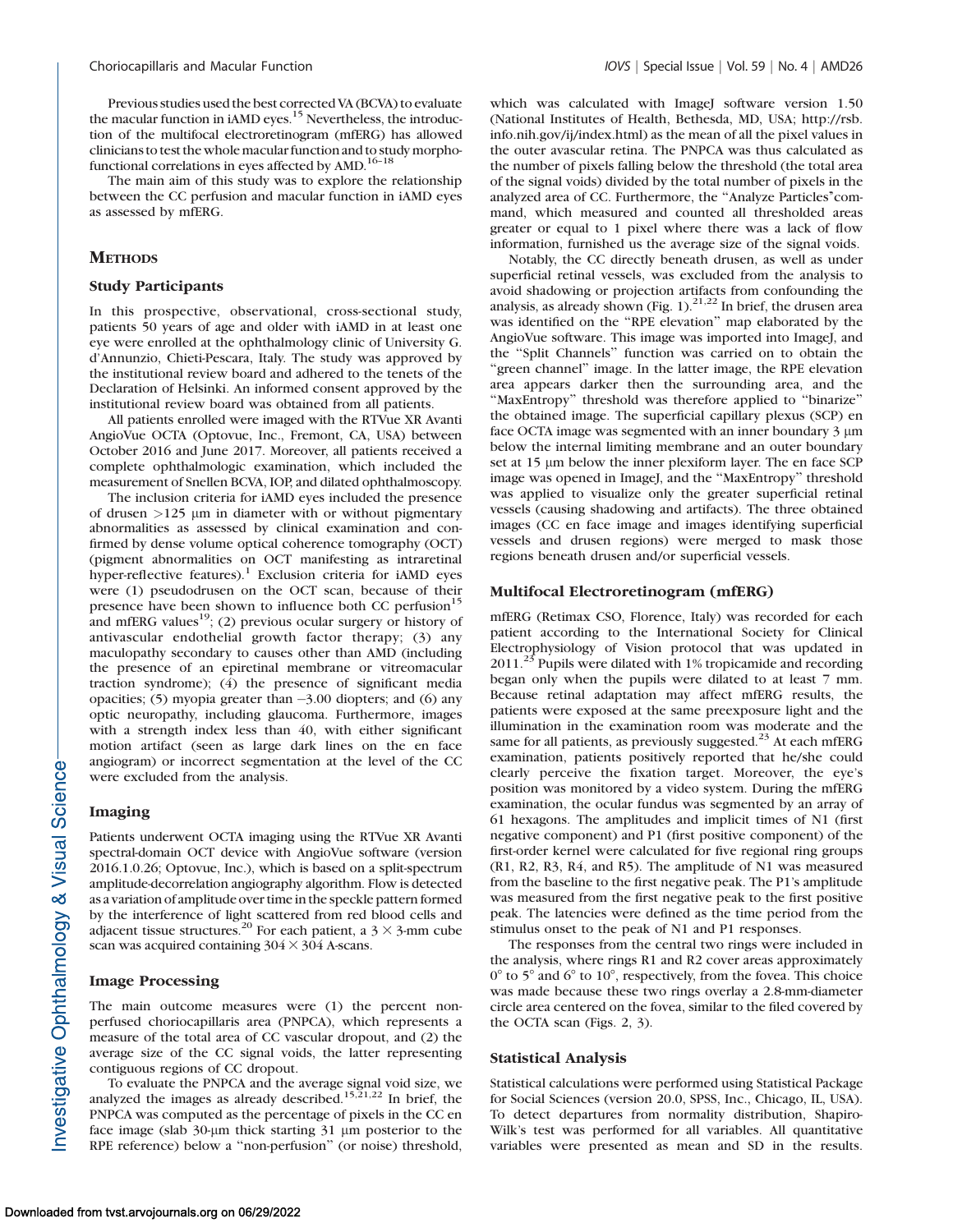

FIGURE 1. Representative optical coherence tomography angiography (OCTA)  $3 \times 3$ -mm scan segmented at the choriocapillaris (CC) plexus from an intermediate AMD (iAMD) patient (left). The area beneath drusen and superficial retinal vessels was masked (white area in the right image). The percent of nonperfused choriocapillaris area (PNPCA) was obtained by dividing the area below the nonperfusion threshold (blue dots) by the remaining area of CC.

Univariate regression analyses of potential associations between the OCTA and functional parameters were performed. For each analysis, a standardized  $\beta$  coefficient was calculated. This compares the strength of the effect of each individual independent variable to the dependent variable. The higher the absolute value of the standardized  $\beta$  coefficient (values between 0 and  $\pm$  1), the stronger the effect.

The BCVA for each eye was converted to the logarithm of the minimum angle of resolution, as previously described. $^{24}$ 

The chosen level of statistical significance was  $P < 0.05$ .

# **RESULTS**

nvestigative Ophthalmology & Visual Science-

#### Characteristics of Patients Included in the Analysis

Of the 20 patients enrolled, only 17 eyes from 17 patients (13 women) were included in this analysis. Three patients were excluded because of poor scan quality. Mean  $\pm$  SD age was 75.1  $\pm$  7.9 years (range, 62-89 years). The BCVA was 0.17  $\pm$ 0.13 logarithm of the minimum angle of resolution.

mfERG N1 and P1 amplitudes were  $-0.38 \pm 0.30$  and 0.50  $\pm$  0.35 µV, and -0.22  $\pm$  0.13 and 0.49  $\pm$  0.25 µV, in the R1 and R2 rings, respectively.

mfERG N1 and P1 implicit times were  $18.6 \pm 2.4$ milliseconds and 38.2  $\pm$  2.1 milliseconds in R1, 16.5  $\pm$  3.9 milliseconds and  $36.2 \pm 2.3$  milliseconds in R2.

In the OCTA evaluation of the CC layer, the whole PNPCA was  $4.1 \pm 2.0\%$ , the average signal void size was  $281.7 \pm 65.4$  $\mu$ m<sup>2</sup>, and the average signal void number was 1225.2  $\pm$  336.3, respectively. Topographically, the PNPCA in the 1.4-mm-wide circle centered on the fovea was  $5.2 \pm 12.0\%$  of the whole PNPCA in the  $3 \times 3$ -mm-wide scan.

## Regression Analysis

In univariate analysis (Table), both the PNPCA and average signal void size were found to have a significant direct relationship with N1 implicit time in the R2 ring ( $P = 0.006$ ) and  $P = 0.035$ , respectively). In R1, the average signal void size was statistically associated with N1 amplitude ( $P = 0.015$ ). Neither the PNPCA nor the average signal void size was



FIGURE 2. Representative optical coherence tomography angiography (OCTA)  $3 \times 3$ -mm image of the choriocapillaris (CC). The macular function was investigated using multifocal electroretinogram (mfERG) in the central two rings (R1 and R2), where rings R1 and R2 cover areas approximately  $0^{\circ}$  to  $5^{\circ}$  and  $6^{\circ}$  to  $10^{\circ}$ , respectively, from the fovea. This choice was made because these two rings overlay a 2.8-mm-diameter circle area centered on the fovea, similar to the filed covered by the OCTA scan.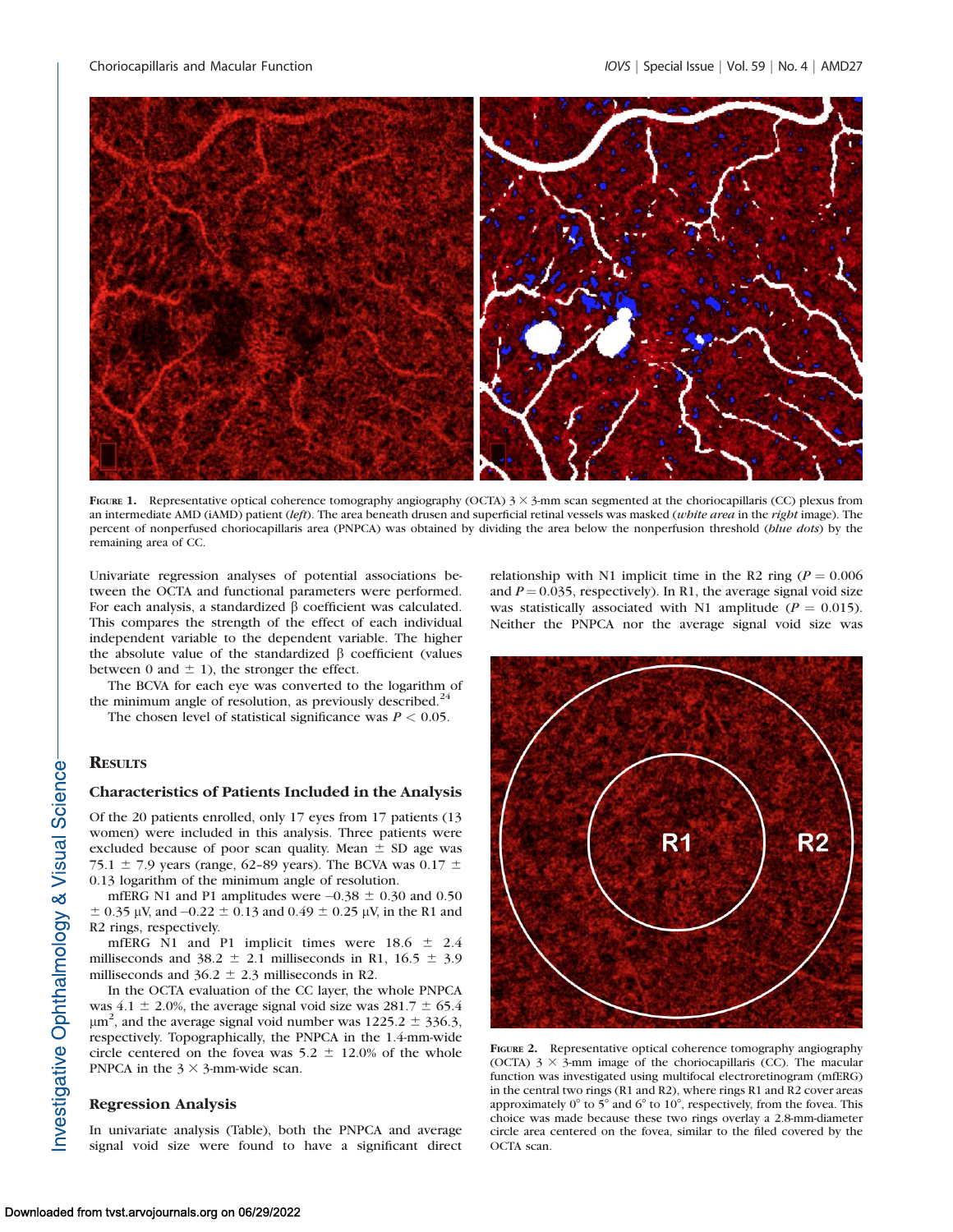|  |  |  |  | TABLE. Univariate Analysis Between Optical Coherence Tomography Angiography and Multifocal Electroretinogram Parameters |  |
|--|--|--|--|-------------------------------------------------------------------------------------------------------------------------|--|
|  |  |  |  |                                                                                                                         |  |

|                                 | <b>PNPCA</b>               |                  | Average Signal Void Size         |                  | Average Signal Void Number       |       |  |
|---------------------------------|----------------------------|------------------|----------------------------------|------------------|----------------------------------|-------|--|
| <b>Tested Variables</b>         | Standardized β Coefficient | $\boldsymbol{P}$ | Standardized $\beta$ Coefficient | $\boldsymbol{P}$ | Standardized $\beta$ Coefficient | P     |  |
| R1N1A                           | $-0.340$                   | 0.182            | $-0.579$                         | 0.015            | $-0.094$                         | 0.718 |  |
| R1P1A                           | $-0.050$                   | 0.849            | $-0.241$                         | 0.352            | $-0.007$                         | 0.980 |  |
| R1N1L                           | 0.015                      | 0.956            | $-0.019$                         | 0.943            | 0.077                            | 0.770 |  |
| R <sub>1</sub> P <sub>1</sub> L | $-0.291$                   | 0.257            | $-0.259$                         | 0.316            | $-0.261$                         | 0.312 |  |
| R2N1A                           | $-0.401$                   | 0.201            | $-0.478$                         | 0.115            | $-0.098$                         | 0.712 |  |
| R2P1A                           | 0.405                      | 0.112            | 0.370                            | 0.143            | 0.423                            | 0.091 |  |
| R2N1L                           | 0.639                      | 0.006            | 0.512                            | 0.035            | 0.394                            | 0.117 |  |
| R2P1L                           | 0.116                      | 0.650            | 0.347                            | 0.173            | 0.342                            | 0.179 |  |

Standardized  $\beta$  coefficient comprised between 0 and  $\pm 1$ . The higher the absolute value is, the stronger is the association between the two variables. Significant P values (<0.05) are in bold. OCTA, optical coherence tomography angiography; PNPCA, percent nonperfused choriocapillaris area; R1N1A, first negative component amplitude in the first ring; R1P1A, first positive component amplitude in the first ring; R1N1L, first negative component implicit time in the first ring; R1P1L, first positive component implicit time in the first ring; R2N1A, first negative component amplitude in the second ring; R1P1A, first positive component amplitude in the second ring; R1N1L, first negative component implicit time in the second ring; R1P1L, first positive component implicit time in the second ring.

associated with P1 or N1 implicit times in R1. OCTA values were not associated with BCVA ( $P > 0.05$  for all univariate analyses).

## **DISCUSSION**

In this prospective, cross-sectional study we investigated CC features and macular function in iAMD eyes. Overall, we found that the PNPCA was associated with changes in mfERG implicit time, but not mfERG response amplitudes.

In recent years, OCTA technology has been shown to be useful in studying AMD eyes. Several studies assessed the retinal and choroidal vasculature in eyes with iAMD and showed that iAMD eyes are characterized by a reduced SCP and CC perfusion density, especially in the presence of nascent geographic atrophy or neovascularization in the fellow eye.<sup>21,25–28</sup> The average signal void size of the CC and PNPCAwere recently characterized in eyes with iAMD using spectral domain optical coherence tomography angiography. $21$  In the latter study, OCTA data from 42 iAMD eyes (42 patients) and 20 eyes from 20 healthy individuals were retrospectively collected. The iAMD cohort was divided into two subgroups according to the status of the fellow eye, yielding a group of 20 cases with bilateral iAMD and 22 cases with neovascular AMD in the fellow eye (unilateral iAMD). Interestingly, the CC was demonstrated to be more affected in intermediate AMD eyes with neovascular AMD in the fellow eye.

The measurement of macular function using mfERG has been suggested to be useful in the assessment of early/ intermediate AMD eyes, as several notable studies have reported that functional alterations can be effectively detected using this technique.<sup>29-33</sup> A comparison in macular function measured using mfERG with microperimetry in iAMD eyes was reported by Wu et al., $34$  who showed that the measured functional deficit with microperimetry was greater than with mfERG. Furthermore, they found a lack of correlation between these two functional measures, suggesting that mfERG may evaluate unique aspects of macular dysfunction. The mfERG is indeed considered as an electrophysiological measure of suprathreshold postreceptoral responses at photopic levels, which mainly originate from the cone photoreceptors,<sup>35</sup> whereas microperimetry is a measure of sensitivity at mesopic levels, which may be mediated by both rod and cone<br>photoreceptor pathways.<sup>36</sup>

The macular sensitivity in iAMD eyes was also tested by Gerth and colleagues,<sup>30</sup> who demonstrated functional changes in the cone-driven pathway, as evaluated by mfERG, especially with regard to implicit times, which were shown to be altered beyond the visible drusen area. Interestingly, mfERG implicit times were demonstrated to have a progressive worsening despite stable VA.<sup>29</sup>

Wu et al. $37$  investigated the association between macular function by mfERG and photoreceptor damage, which was assessed by analyzing the inner segment/outer segment (IS/OS) junction reflectivity with OCT. The reflection signal arising from IS/OS junction has been suggested to originate from the photoreceptor IS ellipsoids.<sup>38</sup> Because discontinuities in the IS/ OS junction are seen as hyporeflective areas on the en face image, it has been demonstrated that the reflectivity of the IS/ OS junction might be a surrogate for photoreceptor damage.<sup>39–41</sup> Wu et al.<sup>37</sup> demonstrated a significant negative association between IS/OS reflectivity and mfERG values, which may suggest that the mfERG responses are influenced by the photoreceptor loss.

The mfERG macular function in early/intermediate AMD eyes was also studied by Parisi et al.,  $32$  who enrolled 27 patients and assessed the influence of short-term carotenoid and antioxidant supplementation on macular function. In this study, the authors demonstrated that a selective dysfunction in the macula may be improved by this supplementation.



FIGURE 3. Multifocal electroretinogram of a patient affected by intermediate AMD. Amplitudes and latencies of N1 (first negative component) and P1 (first positive component) of the first-order kernel were recorded for five regional ring groups (R1, R2, R3, R4, and R5). Data of the first two rings (R1 and R2) were included in the analysis.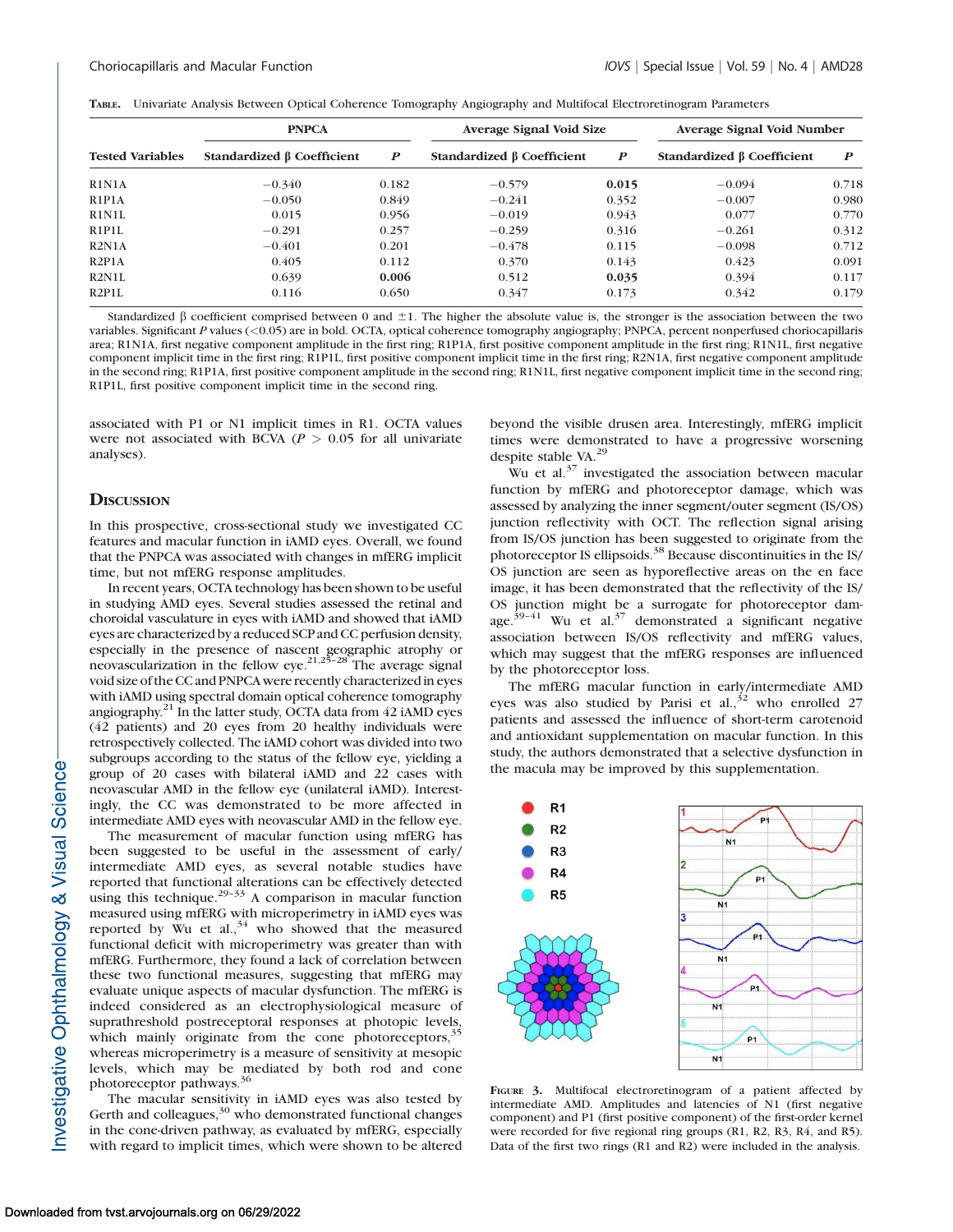Two previous notable studies have investigated the association between the CC perfusion and VA in iAMD eyes.15,21 Both studies did not find a correlation between these two parameters in iAMD eyes without pseudodrusen, as confirmed in our results. Interestingly, Nesper et al.<sup>15</sup> demonstrated that the PNPCA was negatively correlated with VA only in those iAMD eyes with pseudodrusen. However, given that AMD is a disorder that affects regions beyond the foveola, the functional information provided by VA is limited. $42$ Furthermore, VA is highly dependent on fixation, which may also be compromised in AMD.<sup>43</sup>

We add to the literature by reporting the association between CC perfusion and macular function. We found that N1 mfERG implicit time was associated with increased PNPCA and average signal void size. Because the N1 wave is thought to generate from the postreceptoral signals after cones (it is indeed mainly shaped by the initial hyperpolarization of the OFF-bipolar cells), whereas the P1 wave is known to be more influenced by the inner retina, we speculate that the CC changes may affect the postphotoreceptor function. Interestingly, we found that this association was significant only in the R2 ring. This aspect may be explained by the topographical features of AMD, which may affect the parafoveal region more extensively in its early or intermediate stages.<sup>42</sup> Furthermore, although we demonstrated that the CC dropout was mainly located in the parafoveal region, this aspect may also explain the absence of association in R1.

Furthermore, the association between CC changes and mfERG implicit time, but not response amplitude, suggests an association with neuroretinal functional abnormalities of the photoreceptor-mediated pathway rather than cell loss.<sup>17</sup> However, our findings are unable to determine the exact mechanisms responsible for these functional changes. Prospective longitudinal studies will help shed further light on the relation between CC perfusion and macular function.

Our study has some limitations. The study sample was relatively small and we did not enroll healthy individuals for comparison. However, the aim of this study was to assess the presence of an association between CC perfusion and macular function because other studies have already investigated these OCTA parameters in iAMD and healthy eyes. In addition, this study was not large enough to account for confounding factors such as age, diabetes, or smoking, which are known to affect electroretinogram values.<sup>44-46</sup> Furthermore, shifts in fixation may have been a limitation in examining the association between the pathological features and functional changes in the central macular region. Nevertheless, the fixation monitoring system used during mfERG recordings allowed us to assess the occurrence of any contamination by blinks or eye movements. Also, the study was not large enough to account for confounding factors such as age, diagnosis of diabetes, smoking status, gender, or drusen volume. Finally, we did not investigate the microperimetry or contrast sensitivity in our study cohort.

In conclusion, despite these limitations, this study investigated the relationship between CC perfusion and mfERG macular function in eyes with intermediate AMD. We observed that the PNPCA and average signal void size are related to N1R2 mfERG implicit times, which suggests an association between CC perfusion and postphotoreceptor function rather than cell loss. These findings may help broaden our knowledge regarding the pathophysiology and evolution of AMD.

## Acknowledgments

Disclosures: E. Borrelli, None; R. Mastropasqua, None; A. Senatore, None; M. Palmieri, None; L. Toto, None; S.R. Sadda, Allergan (C, F), Carl Zeiss Meditec (F), Genentech (C, F), Iconic (C), Novartis (C), Optos (C,F), Optovue (C, F), Regeneron (F), Thrombogenics (C); L. Mastropasqua, None

# **References**

- 1. Ferris FL, Wilkinson CP, Bird A, et al. Clinical classification of age-related macular degeneration. Ophthalmology. 2013;120: 844–851.
- 2. Friedman DS, O'Colmain BJ, Muñoz B, et al. Prevalence of agerelated macular degeneration in the United States. Arch Ophthalmol. 2004;122:564–572.
- 3. Klein R, Myers CE, Cruickshanks KJ, et al. Markers of inflammation, oxidative stress, and endothelial dysfunction and the 20-year cumulative incidence of early age-related macular degeneration. JAMA Ophthalmol. 2014;132:446.
- 4. Saksens NTM, Geerlings MJ, Bakker B, et al. Rare genetic variants associated with development of age-related macular degeneration. JAMA Ophthalmol. 2016;134:287.
- 5. Querques G, Rosenfeld PJPJ, Cavallero E, et al. Treatment of dry age-related macular degeneration. Ophthalmic Res. 2014; 52:107–115.
- 6. Zarbin MA, Rosenfeld PJ. Pathway-based therapies for agerelated macular degeneration: an integrated survey of emerging treatment alternatives. Retina. 2010;30:1350–1367.
- 7. Kuehlewein L, Sadda SR, Sarraf D. OCT angiography and sequential quantitative analysis of type 2 neovascularization after ranibizumab therapy. Eye. 2015;29:932–935.
- 8. Kuehlewein L, Bansal M, Lenis TL, et al. Optical coherence tomography angiography of type 1 neovascularization in agerelated macular degeneration. Am J Ophthalmol. 2015;160: 739–748.e2.
- 9. Moult E, Choi W, Waheed NK, et al. Ultrahigh-speed sweptsource OCT angiography in exudative AMD. Ophthalmic Surg Lasers Imaging Retina. 2014;45:496–505.
- 10. Mastropasqua L, Toto L, Borrelli E, Carpineto P, Di Antonio L, Mastropasqua R. Optical coherence tomography angiography assessment of vascular effects occurring after aflibercept intravitreal injections in treatment-naive patients with wet AMD. Retina. 2017;37:247–256.
- 11. Spaide RF. Choriocapillaris flow features follow a power law distribution: implications for characterization and mechanisms of disease progression. Am J Ophthalmol. 2016;170: 58–67.
- 12. Al-Sheikh M, Phasukkijwatana N, Dolz-Marco R, et al. Quantitative OCT angiography of the retinal microvasculature and the choriocapillaris in myopic eyes. Invest Ophthalmol Vis Sci. 2017;58:2063–2069.
- 13. Choi W, Moult EM, Waheed NK, et al. Ultrahigh-speed, sweptsource optical coherence tomography angiography in nonexudative age-related macular degeneration with geographic atrophy. Ophthalmology. 2015;122:2532–2544.
- 14. Spaide RF. Choriocapillaris signal voids in maternally inherited diabetes and deafness and in pseudoxanthoma elasticum. Retina. 2017;37:2008–2014.
- 15. Nesper PL, Soetikno BT, Fawzi AA. Choriocapillaris nonperfusion is associated with poor visual acuity in eyes with reticular pseudodrusen. Am J Ophthalmol. 2017;174:42–55.
- 16. Toto L, Borrelli E, Mastropasqua R, et al. Macular features in retinitis pigmentosa: correlations among ganglion cell complex thickness, capillary density, and macular function. Invest Opthalmology Vis Sci. 2016;57:6360.
- 17. Hood DC. Assessing retinal function with the multifocal technique. Prog Retin Eye Res. 2000;19:607–646.
- 18. Hood DC, Raza AS, de Moraes CGV, Liebmann JM, Ritch R. Glaucomatous damage of the macula. Prog Retin Eye Res. 2013;32:1–21.